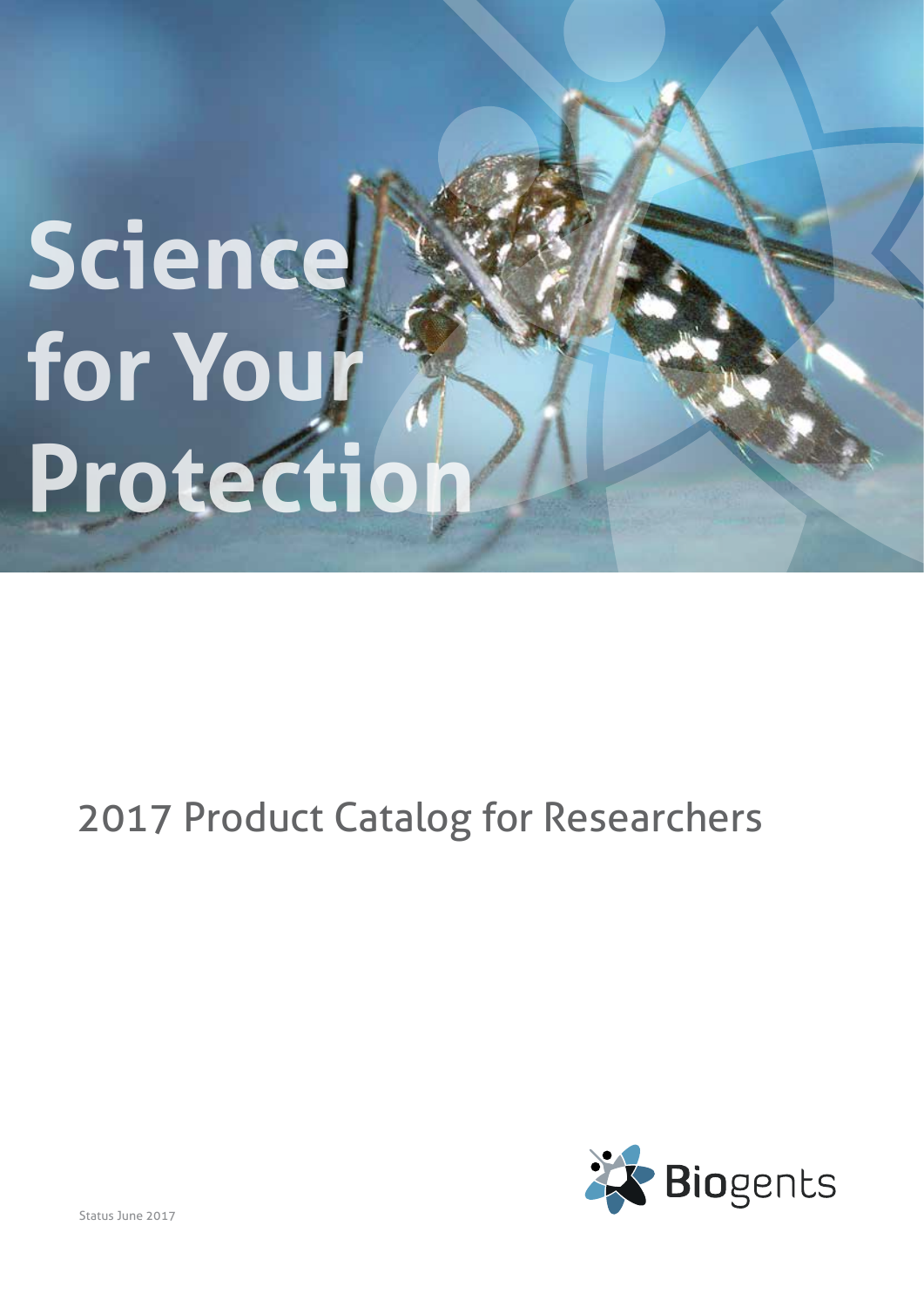### **Contents**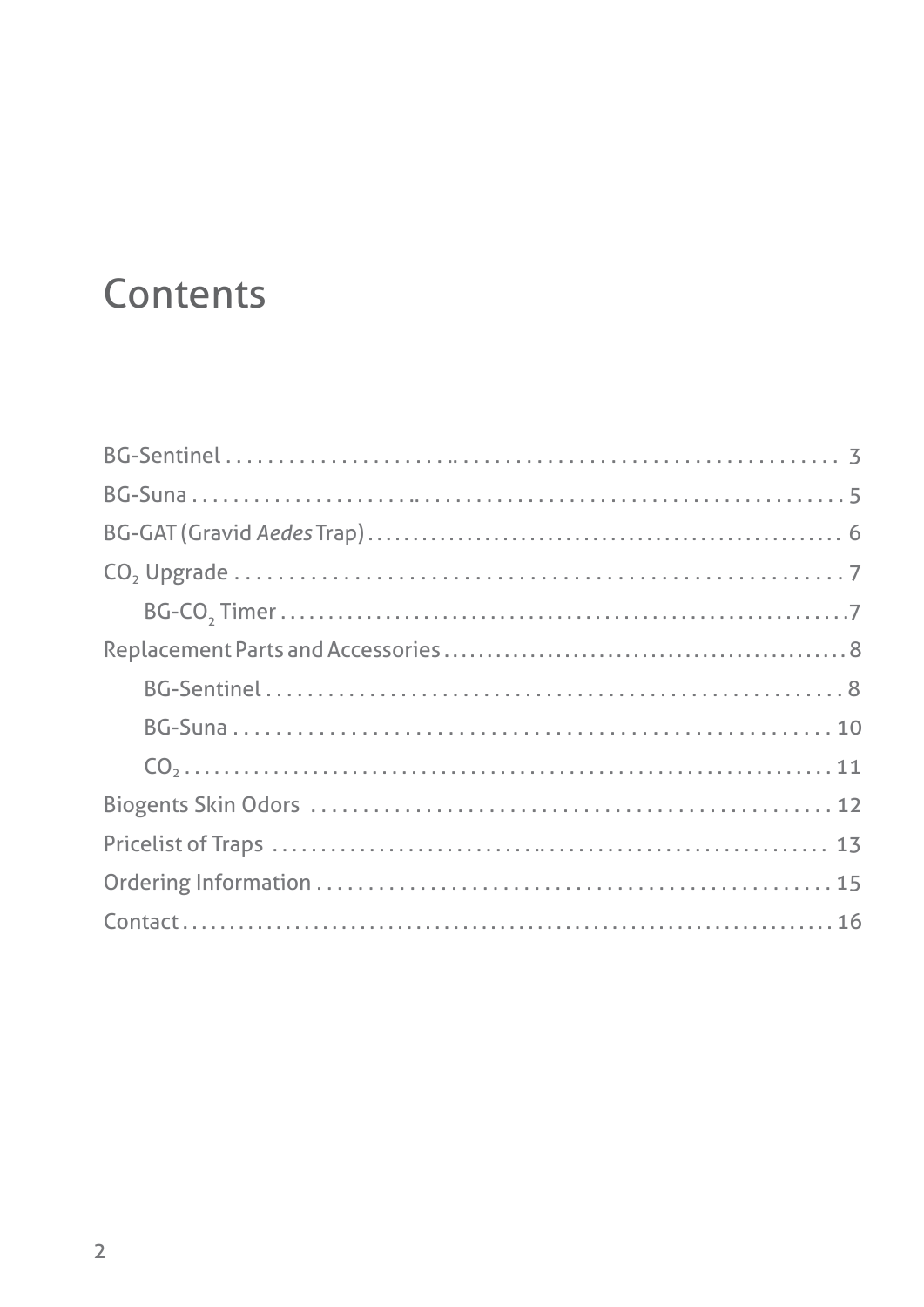### Introduction to Biogents AG

Biogents AG was founded in 2002 by Dr. Geier and Dr. Rose as a spin-off from the Institute of Zoology at the University of Regensburg, Germany. Over 16 years of thorough scientific research in the areas of insect behavior and mosquito olfactory senses led to the development of an innovative trapping technology.

Today, Biogents AG is an innovative company on the forefront of mosquito control research. The company is composed of two complementary business units: the development and production of highly efficient mosquito traps and a contract research and development sector in the field of mosquito repellents and related products. Biogents traps are the latest innovation in mosquito control traps and incorporate patented technology.

#### The BG-Sentinel

Biogents most reknown trap for researchers, the BG-Sentinel, was initially developed to enable researchers all over the world to monitor the yellow fever mosquito, also known as

the dengue mosquito, *Aedes aegypti* and the Asian tiger mosquito *Aedes albopictus*. During its use on different continents it became evident that the BG-Sentinel also catches other mosquito species and blood-sucking insects. This is why the trap is now used by scientists, healthcare professionals, PCOs (Pest Control Operators), and private households worldwide. The trap is also large enough to incorporate additional attractants (for example animal hairs, worn clothing, small animals, food, light and heat sources) making it a very versatile tool for other researchers as well. Numerous independent scientific studies have been conducted with the BG-Sentinel all over the world, and it has been successfully proven to be the most effective mosquito trap on the market. For an extensive list of all the publications on the BG-Sentinel, please visit our website at www.bg-sentinel.com or www.biogents.com.

#### The BG-Sentinel does not require  $CO<sub>2</sub>$  to attract:

- • Aedes aegypti, Aedes albopictus, and Aedes polynesiensis,
- Culex quinquefasciatus and various other Culex species from the Culex pipiens complex.

#### With the addition of  $CO<sub>2</sub>$  the BG-Sentinel attracts:

- a wide range of Culicinae and Anophelinae species,
- other hematophagous insects such as black flies (Simuliidae), stable flies (Stomoxys), biting midges (Ceratopogonidae), and new world sand flies (Phlebotominae) and
- $\cdot$  increased numbers of the species mentioned above (attracted without CO<sub>2</sub>).



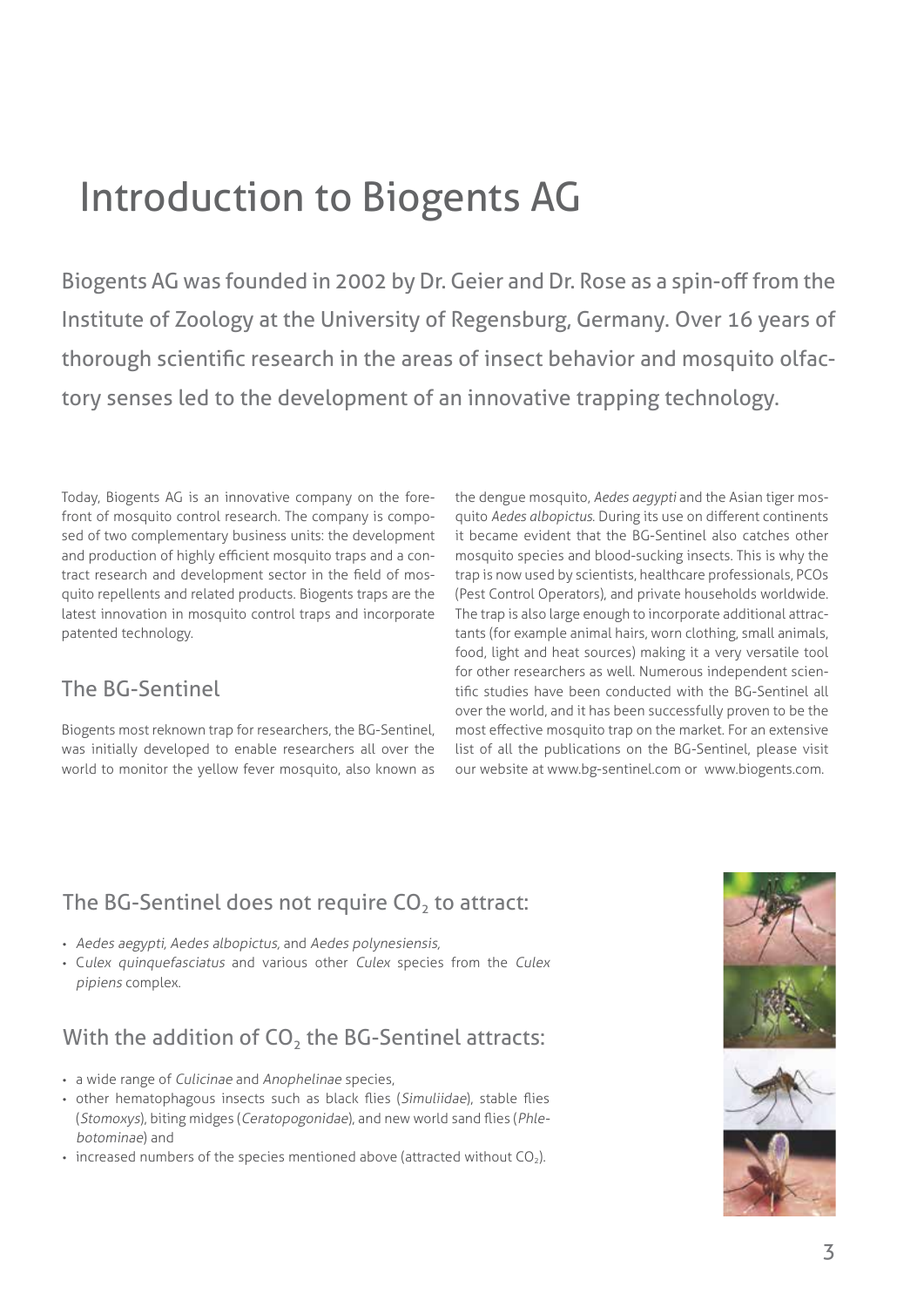### Improved Features of the BG-Sentinel 2



The new funnel is equipped with a shutter that closes the funnel automatically and prevents the caught mosquitoes from escaping in case power supply fails for any reason. Also the catch bag removal is easier and faster: funnel and catch bag together function as transport and storage unit. The shutter can be fixed for transport with a simple

.. Intake funnel with shutter

Plastic cover

Pop-up body

#### Cover

Our new plastic cover is more stable and easier for you to mount and clean.

#### BG - Sentinel body

The trap body pops-up automatically and reduces the set-up time. The trap body material is durable, resistant and can be Funnel with shutter easily cleaned with water.

#### Fan

A form-fitting fan with a rounded profile and a waterproof connector ensure endurance.

#### Rainshield

It has been shown in studies that adding a rainshield to the BG-Sentinel can increase the catch rates. Rainshield and mounting poles are separately available, see accessories.



#### **BG - Sentinel Mosquito Trap**



fixing mechanism.

#### **BG-Sentinel 2 basic version**

ORDER NR 030: The BG-Sentinel basic version trap consists of a pop-up body, 1 plastic cover, 1 intake funnel, 1 funnel net, 2 catch bags, 1 ventilator (12V DC, 3.6 W, Typ II), 1 battery cable (Typ II) with connector and 1 carrier bag.

**109.-**



#### **BG-Sentinel 2 full version**

ORDER NR 039: The BG-Sentinel full version trap includes the basic version trap plus: one power supply unit with 8 meter cable (EU version, output 12 V DC, Typ II) and the BG-Lure (imitates human skin odor).

**149.-**

For the old version of the BG-Sentinel please send us an inquiry to sales@biogents.com.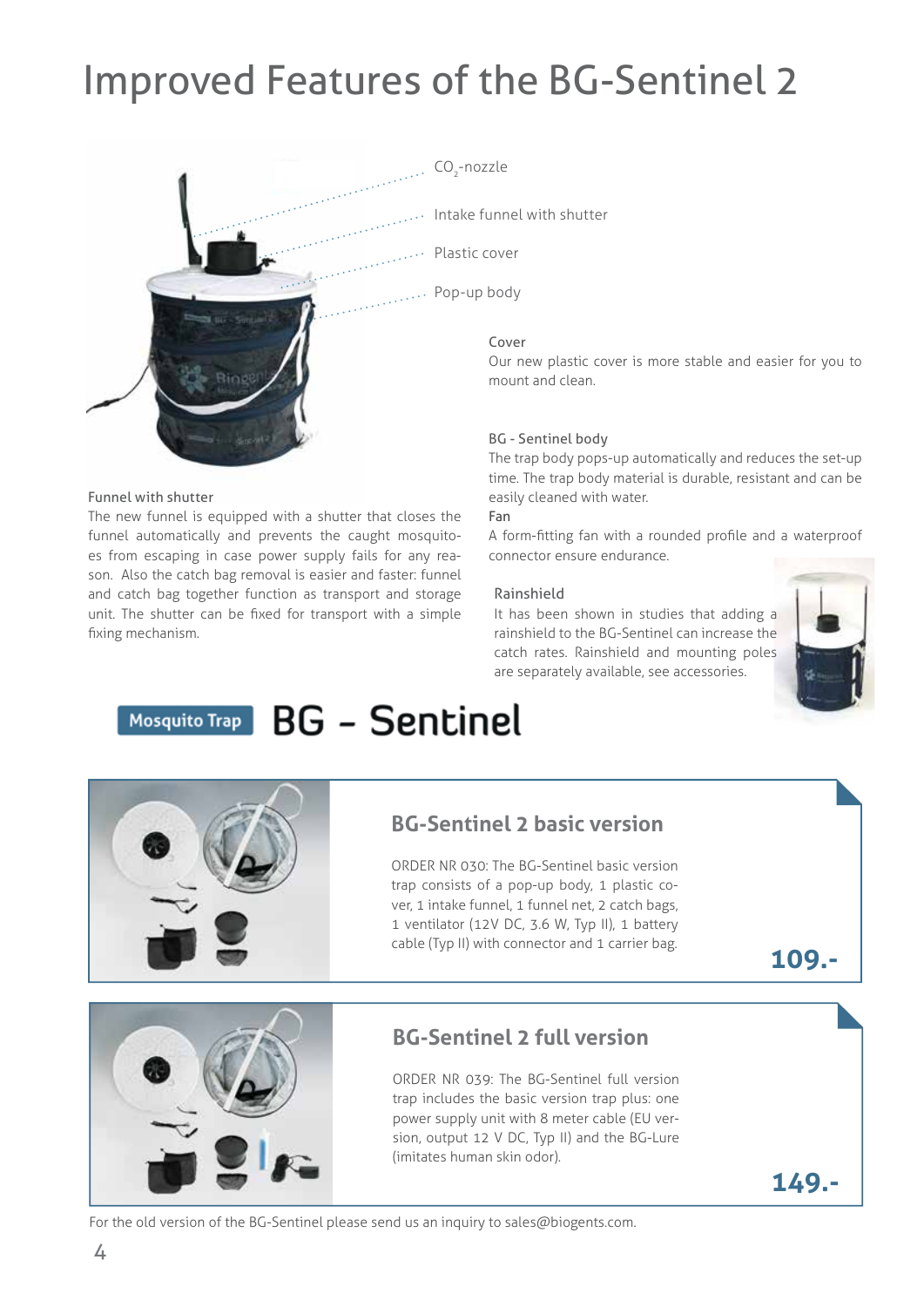### Introduction to the BG - Suna Trap

#### The patented Biogents Suna trap is specifically built for use against malaria mosquitoes.

The BG-Suna was originally developed together with the University of Wageningen for a campaign for eco-friendly control of malaria on Rusinga Island in Kenya. A pilot project in eighteen houses showed that the traps are indeed effective, and that the local population is happy to use them.

For more information about this project please see the press release at http://www.wageningenur.nl/en/show/Wageningen-University-starts-campaign-for-ecofriendly-control-ofmalaria-on-Rusinga-Island-in-Kenya.htm



BG-Suna in Rusinga Island, Kenya





#### **BG-Suna basic version**

ORDER NR 600: The BG-Suna basic version trap consists of 1 trap lid, 1 bottom cover of trap with incorporated ventilator (12V DC, 3.6 W, Typ II), 1 tripod assembly, 1 large catch bag, 3 small catch bags, 1 intake funnel with shutter (attached to the bottom cover),  $1 \text{ CO}_2$  emitter spout (attached to the bottom cover), 1 battery connection and a 1.5 m  $CO<sub>2</sub>$  tube.

**117.90**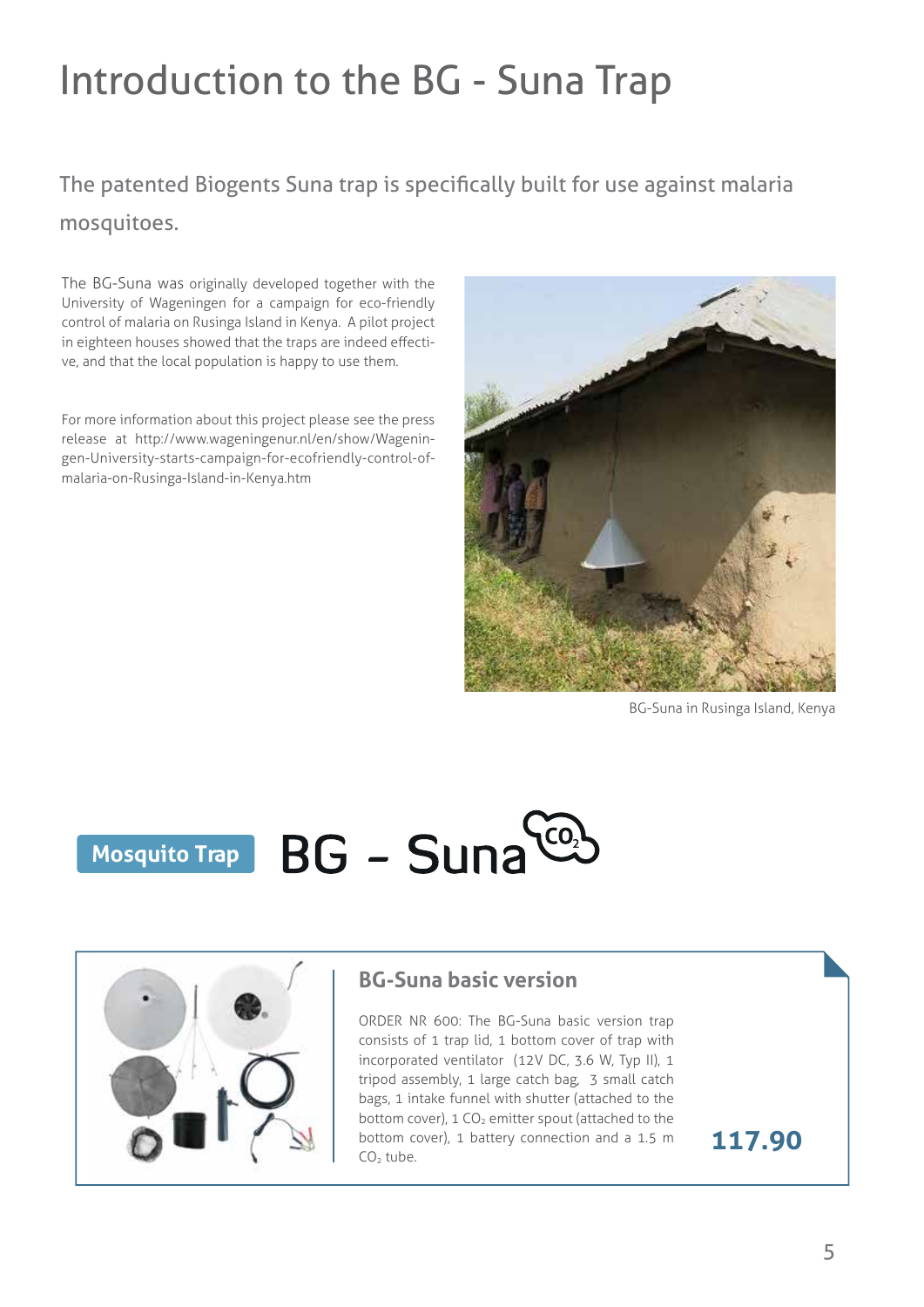### Introduction to the BG-GAT Trap

The passive gravid *Aedes* trap, the BG-GAT, attracts female *Aedes* mosquitoes with water and ovipositioning cues.

Female mosquitoes are attracted by water and ovipositioning cues and enter the transparent chamber through the funnel. Once in the chamber mosquitoes try to escape through the translucent windows where they are exposed to a sticky surface, oil or insecticides. The transparent chamber hinders the mosquitoes' ability to escape and the black mesh net provides a barrier between mosquitoes and the infused water as well as retains dead mosquitoes without damaging them.

The BG-GAT trap was developed by Dr. A.E. Eiras from the Universidade Federal de Minas Gerais, Belo Horizonte, Brazil and Dr. S.A. Ritchie from the James Cook University, Cairns, Queensland, Australia.



Cross-sectional view of the BG-GAT

### Mosquito Trap BG - GAT

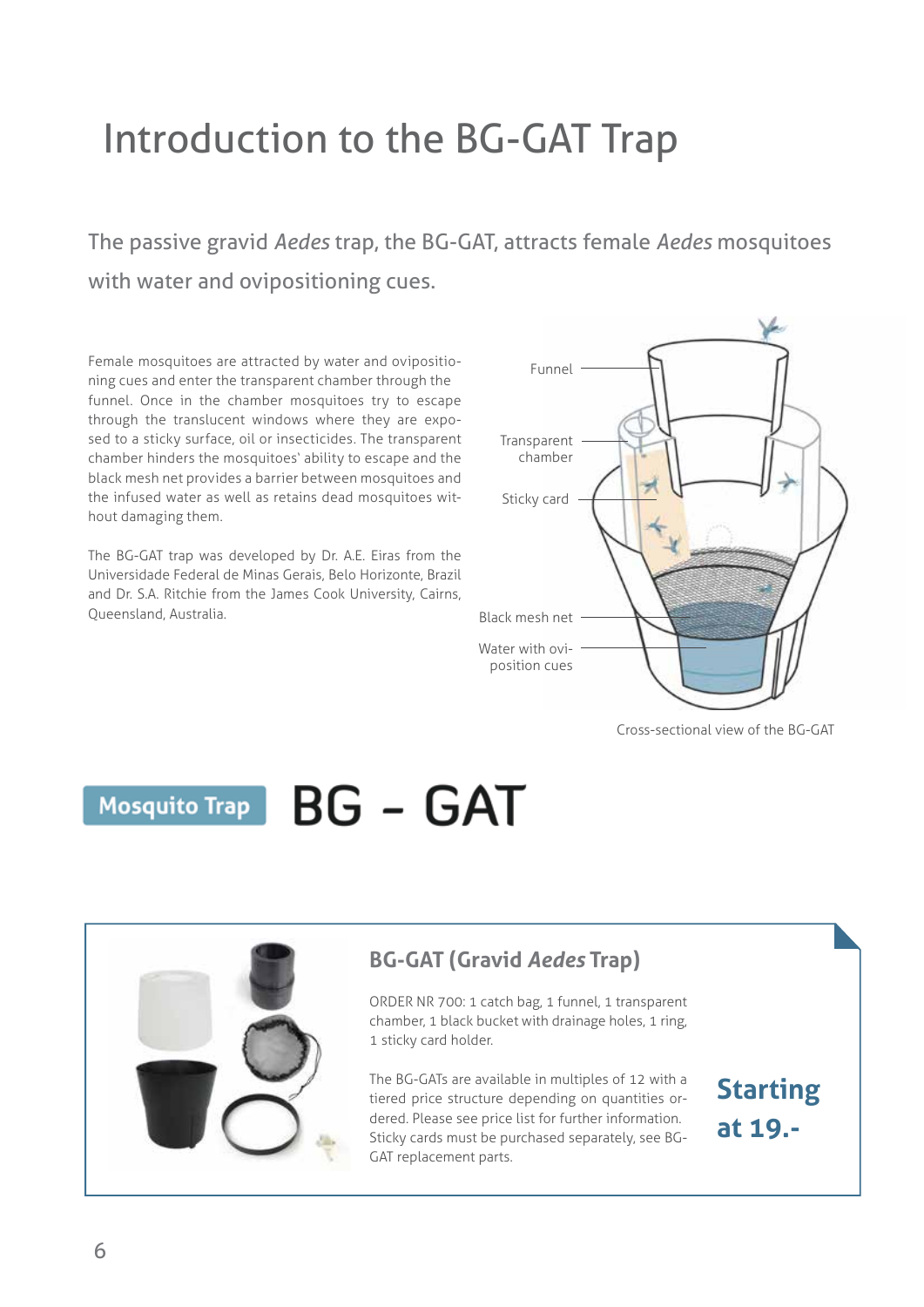### CO<sub>2</sub> Upgrade Set

Carbon dioxide is one of the most important attractants for mosquitoes. The addition of  $CO<sub>2</sub>$  to the BG-Sentinel or BG-Suna trap enables you to catch a broad range of mosquitoes and other blood-sucking insects. Various sources of carbon dioxide  $(CO<sub>2</sub>)$  can be used and must be sourced separately. The  $CO<sub>2</sub>$  upgrade set releases pure  $CO<sub>2</sub>$  from a  $CO<sub>2</sub>$  cylinder (sourced separately) directly above the BG-Sentinel trap or below the BG-Suna trap. The pressure can be adjusted

to the local and seasonal conditions with the specialized pressure regulator. We recommend a flow rate of about 0.5 kilograms per day (red marker on the display of the pressure regulator) for surveillance. With higher flow rates up to 1.5 kilogram/day it is possible to further increase catch rates. The following is a consumption table of  $CO<sub>2</sub>$ . These are rough estimations because the flow rate might vary according to various parameters, e.g., temperature.

| Consumption table of carbon dioxide (CO <sub>2</sub> )                   |                       |                                         |                                                      |                                                       |  |  |  |
|--------------------------------------------------------------------------|-----------------------|-----------------------------------------|------------------------------------------------------|-------------------------------------------------------|--|--|--|
|                                                                          | Flow rate<br>(ml/min) | CO <sub>3</sub> consumption<br>(kg/day) | Longevity of 5 kg CO <sub>2</sub><br>cylinder (days) | Longevity of 10 kg CO <sub>2</sub><br>cylinder (days) |  |  |  |
| CO <sub>2</sub> flow rate adjusted to the red mar-<br>ker on the display | 175                   | 0.5                                     | 10                                                   | 20                                                    |  |  |  |



Save CO<sub>2</sub> with the BG-CO<sub>2</sub> timer: The Biogents CO<sub>2</sub> timer allows you to control when CO<sub>2</sub> is released by establishing specific start and stop times. It enables you to set up two start and end times to release CO<sub>2</sub> each day. One BG-CO<sub>2</sub> timer can manage several traps simultaneously, can be used with all existing traps and runs off of a 9 V battery (Battery is not included in the contents. Battery should last at least 6 months).

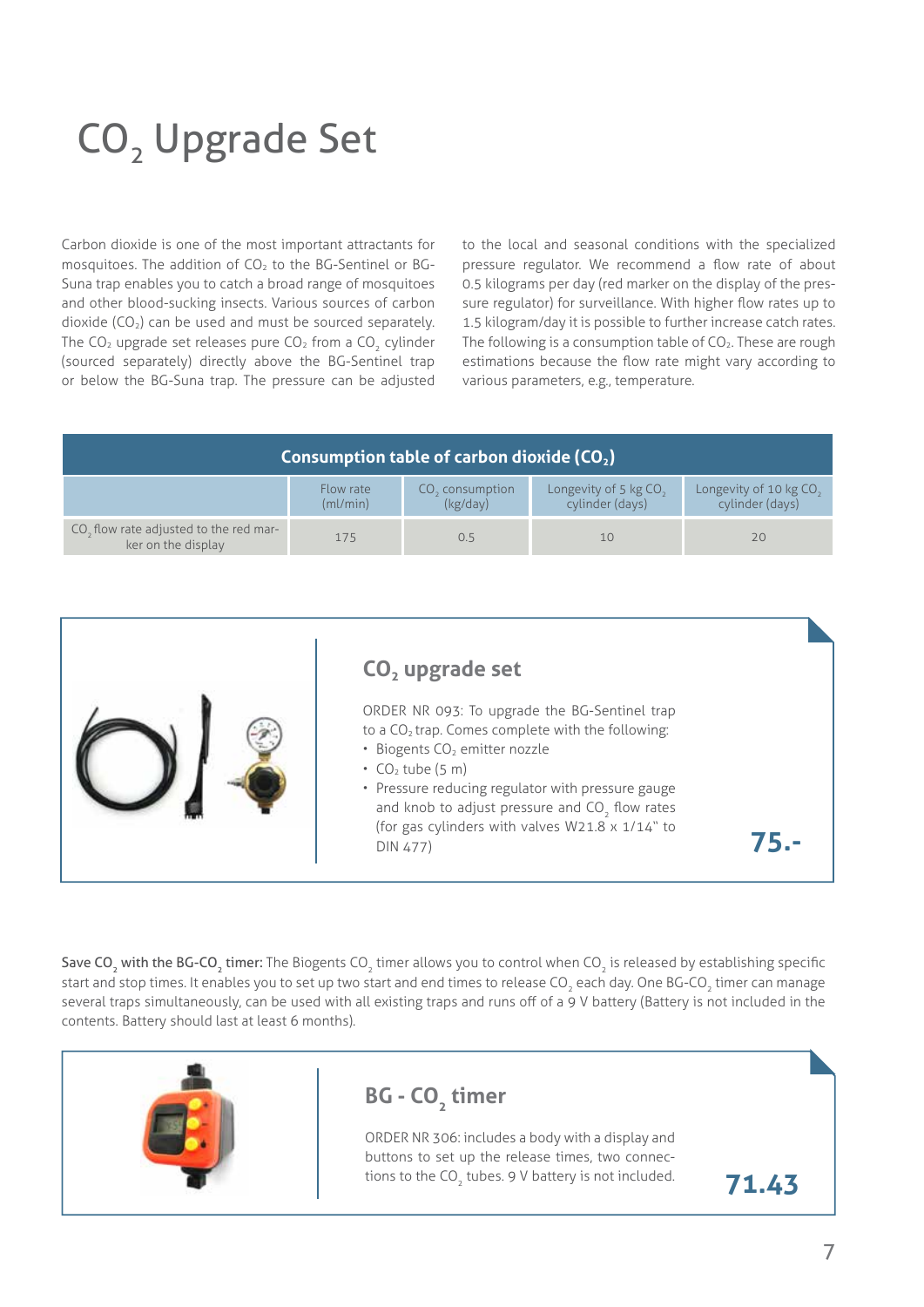### Replacement Parts and Accessories

Inquiries concerning replacement parts and accessories of old trap versions that are not mentioned here please send to sales@biogents.com.

### **BG-Sentinel**

#### **Rainshield**



ORDER NR 826: Rainshield for the BG-Sentinel 2. Material made of sturdy plastic.

 **9.90**

#### **Mounting poles**

ORDER NR 827: Foldable mounting poles to connect the rainshield with the BG-Sentinel 2.

$$
\frac{1}{\sqrt{1-\frac{1}{2}}}
$$
 5.20

#### **Catch bag**

ORDER NR 060: The catch bag is attached to the intake funnel and catches the mosquitoes that are sucked in by the ventilator.



 **3.20**

 **2.90**

#### **Funnel net**

ORDER NR 062: The funnel net ensures that the mosquitoes in the catch bag cannot fly or crawl back out of the trap.



#### **UV-light set**

ORDER NR 011: The BG-Sentinel can be turned into a trap for insects that are attracted to UVlight.

The UV-light uses 12V DC, and the set includes a UV-light with voltage converter, a Y-shaped power cord (Typ II) to connect both the UV-light and the ventilator. The ventilator and the light source together use 8 W. **Compatible with the BG-Sentinel 2\*.**



#### **UV-light set for midges**

ORDER NR 010: With the UV-light set for biting midges the BG-Sentinel can be used as a trap that attracts biting midges. The midge trap is used by the German surveillance program against Blue Tongue vectors (Ceratopogonidae).

This set includes the UV-light set (Order nr. 011) plus a beaker catch bag, two plastic beakers that are placed within the beaker catch bag for diluted alcohol or other liquids to instantly kill and preserve the catch, one 5 mm mesh cover net that excludes larger insects from the catch pipe. **Compatible with the BG-Sentinel 2\*.**



\* In 2016, we have improved the electrical parts of our traps, for example new waterproof connections (Typ II). These

8 connections are not compatible with older versions of our traps. For UV light sets compatible with the **older versions of the BG-Sentinel (Typ I),** please contact us at sales@biogents.com.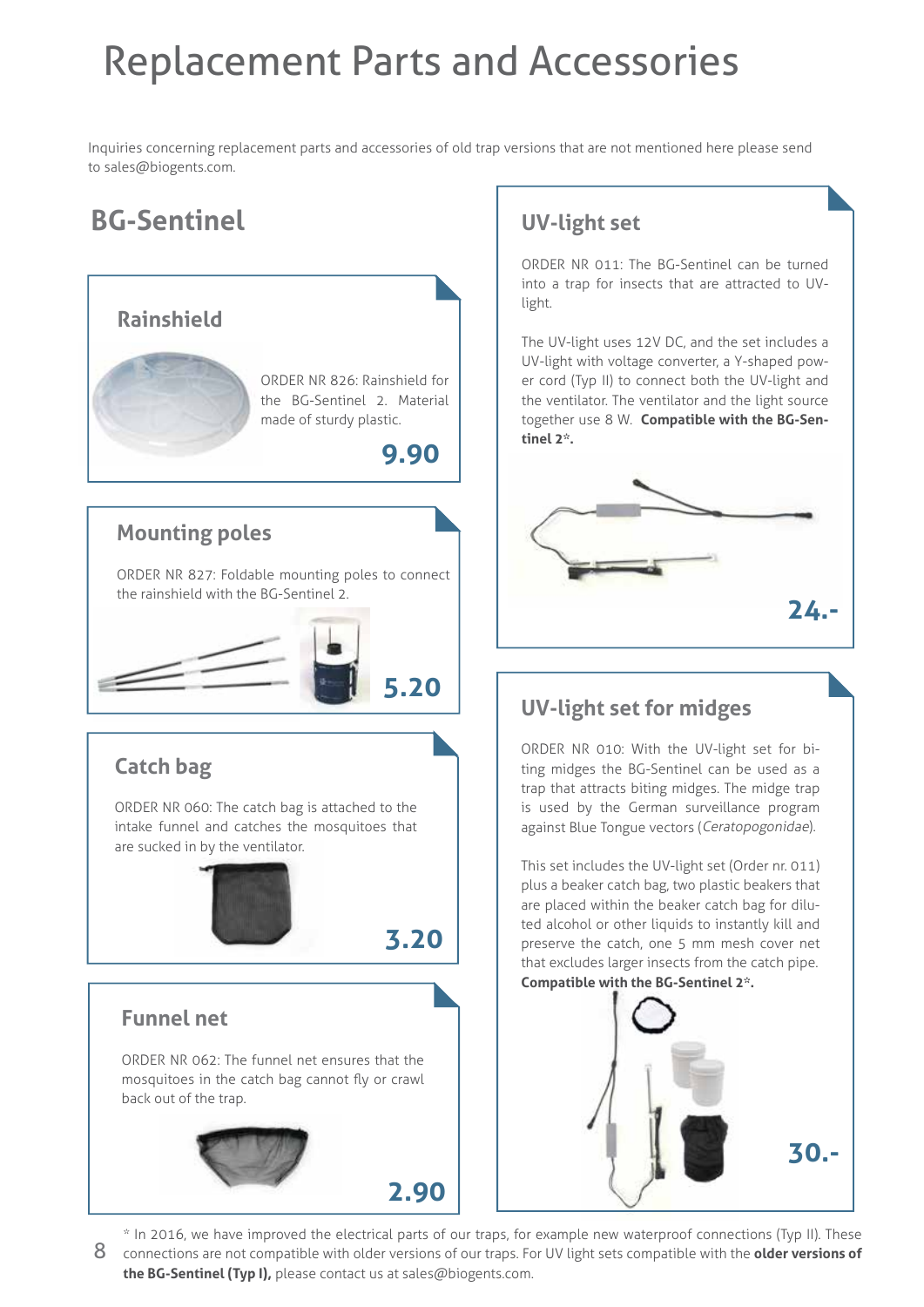

\* Starting in 2016, we have improved the electrical parts of our traps, for example new waterproof connections (Typ II). These connections are not compatible with older versions of our traps. If replacement parts are needed for **older versions of the BG-Sentinel (Typ I),** please see the pricelist at the end of the catalog or contact Biogents directly.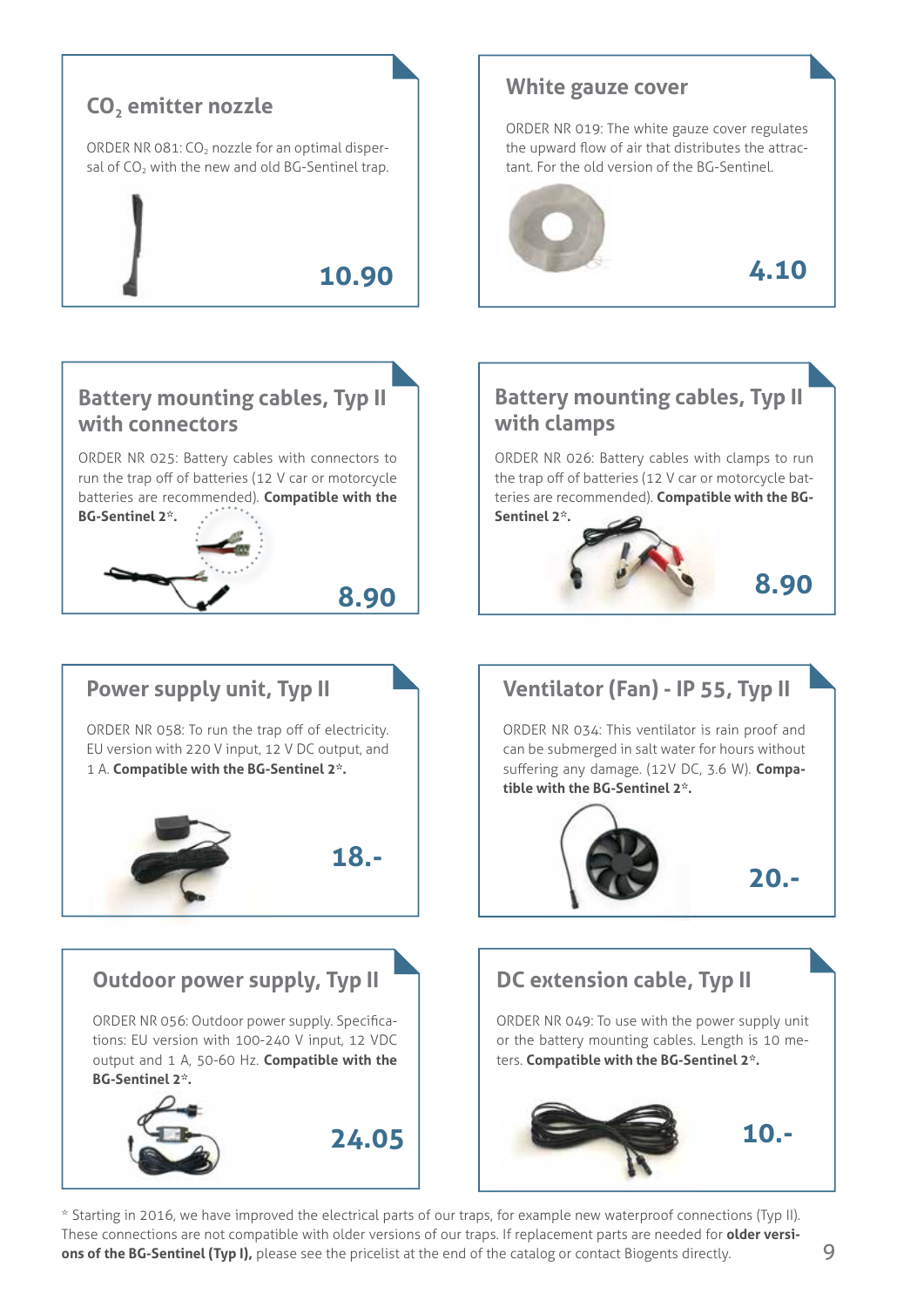#### **BG-GAT**

#### **BG-GAT catch bag**

ORDER NR 705: BG-GAT catch bag with elastic band. The catch bag is attached to the transparent chamber of the BG-GAT.

**3.20**

#### **BG-GAT sticky card**

ORDER NR 703: BG-GAT sticky card with dry adhesive surface on both sides of the card. Available in packages of 20 sticky cards. Price is per package.

**9.50**

#### **BG-Suna**

## **4.90 Large catch bag** ORDER NR 612: The large catch bag is attached to the ventilator and catches the mosquitoes that are sucked in through the ventilator.

#### **Small catch bag**

ORDER NR 613: The small catch bag is attached to the intake funnel before the ventilator and catches the mosquitoes before they are sucked in by the ventilator. This enables easier identification of the mosquitoes for monitoring purposes.

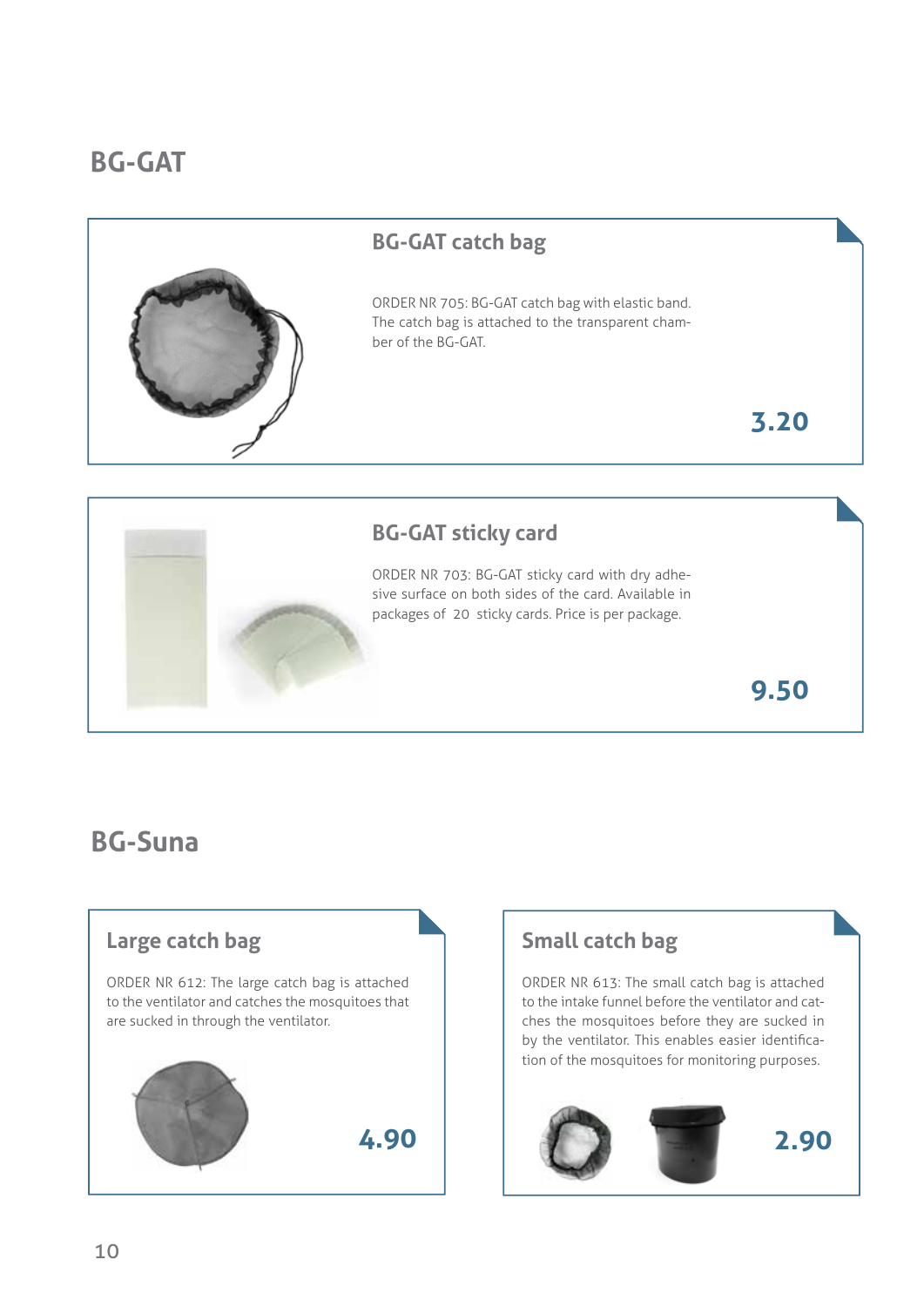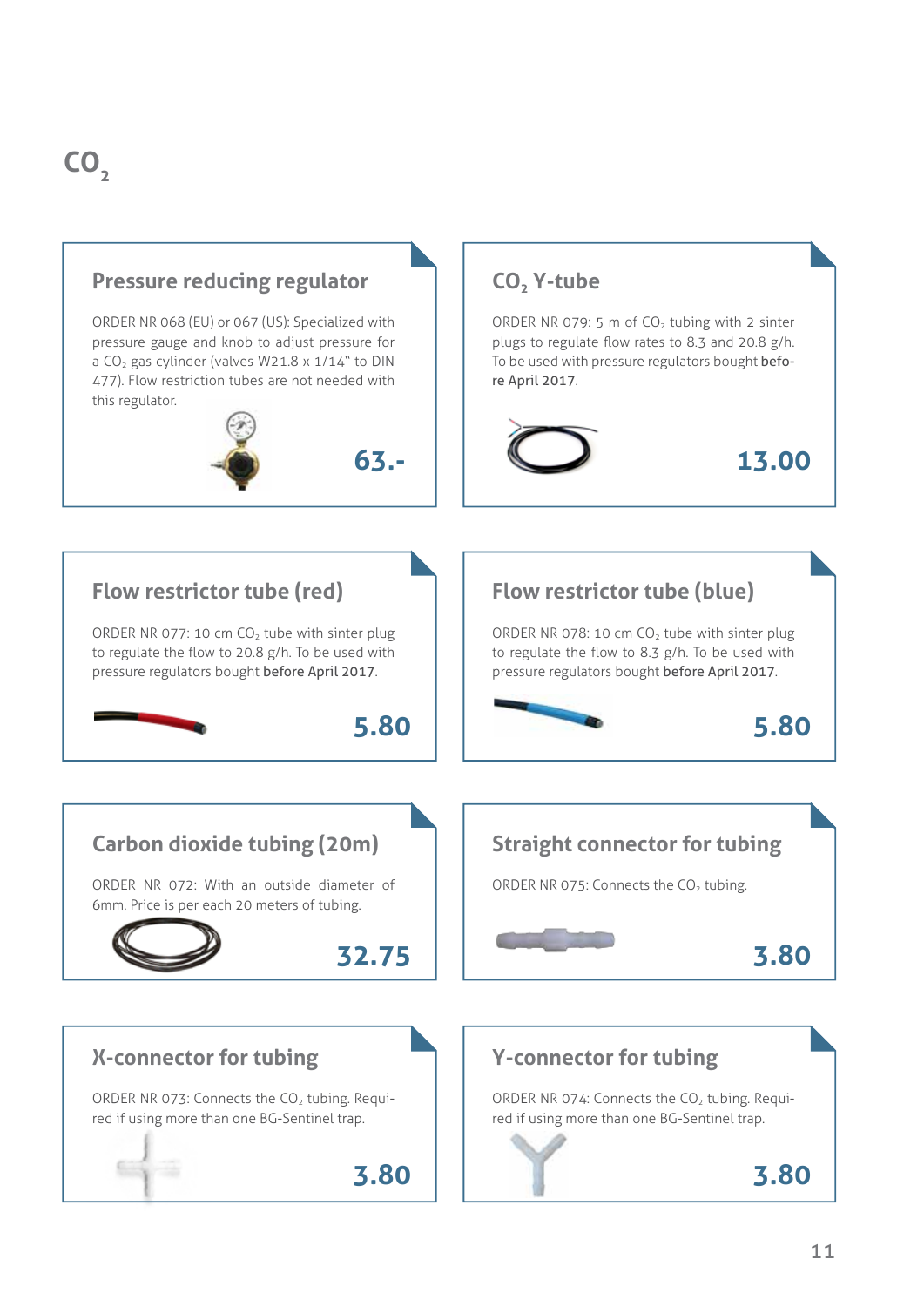### Biogents Skin Odors

Biogents skin odors consist of a patented combination of non-toxic substances that are specifically found in the human skin. Each of the components imitates the human skin that mosquitoes are attracted to. Biogents' patented mixture of human skin compounds is the result of 16 years of academic research into the host-finding behavior of mosquitoes at the Zoological Department of the University of Regens-

burg, Germany. Specially designed dispensers release the compounds in a specific quantity, composing a finely tuned pattern of synergistic components. The particular light and permeable dispensers of the components guarantee an optimally timed release of the scent into the surrounding area. All components are classified as non-toxic and attract bloodseeking insects that prefer to feed on humans.



#### **BG-Lure cartridge**

ORDER NR 503: The BG-Lure cartridge uses a patented combination of three components that imitate human skin to attract tiger mosquitoes in combination with the attractive visual and physical features of Biogents traps. The dispenser releases the components into the surrounding area for up to five months.





#### **Biogents Sweetscent**

ORDER NR 505: The Biogents Sweetscent odor uses the same patented combination of components as the BG-Lure to imitate human skin but it is formulated to last only two months.

#### **15.10**



#### **BG-MB5 cartridge for malaria mosquitoes**

ORDER NR 520: The BG-MB5 is a special odor blend that attracts *Anopheles gambiae* in combination with the attractive features of the Biogents traps. Lasts up to five months. The blend was developed by the Laboratory of Entomology, Wageningen University, Netherlands in cooperation with the International Centre of Insect Physiology and Ecology, Mbita Point Research and Training Centre in Kenya. Publications see below\*.

**30.-**

\* Publications:

- • Mukabana, W. et al. (2012): A Novel Synthetic Odorant Blend for Trapping of Malaria and Other African Mosquito Species. *Journal of Chemical Ecology*. 38:235-244.
- • Verhulst, N. et al. (2011): Improvement of a synthetic lure for *Anopheles gambiae* using compounds produced by human skin microbiota. *Malaria Journal*. 10(28): 1-9.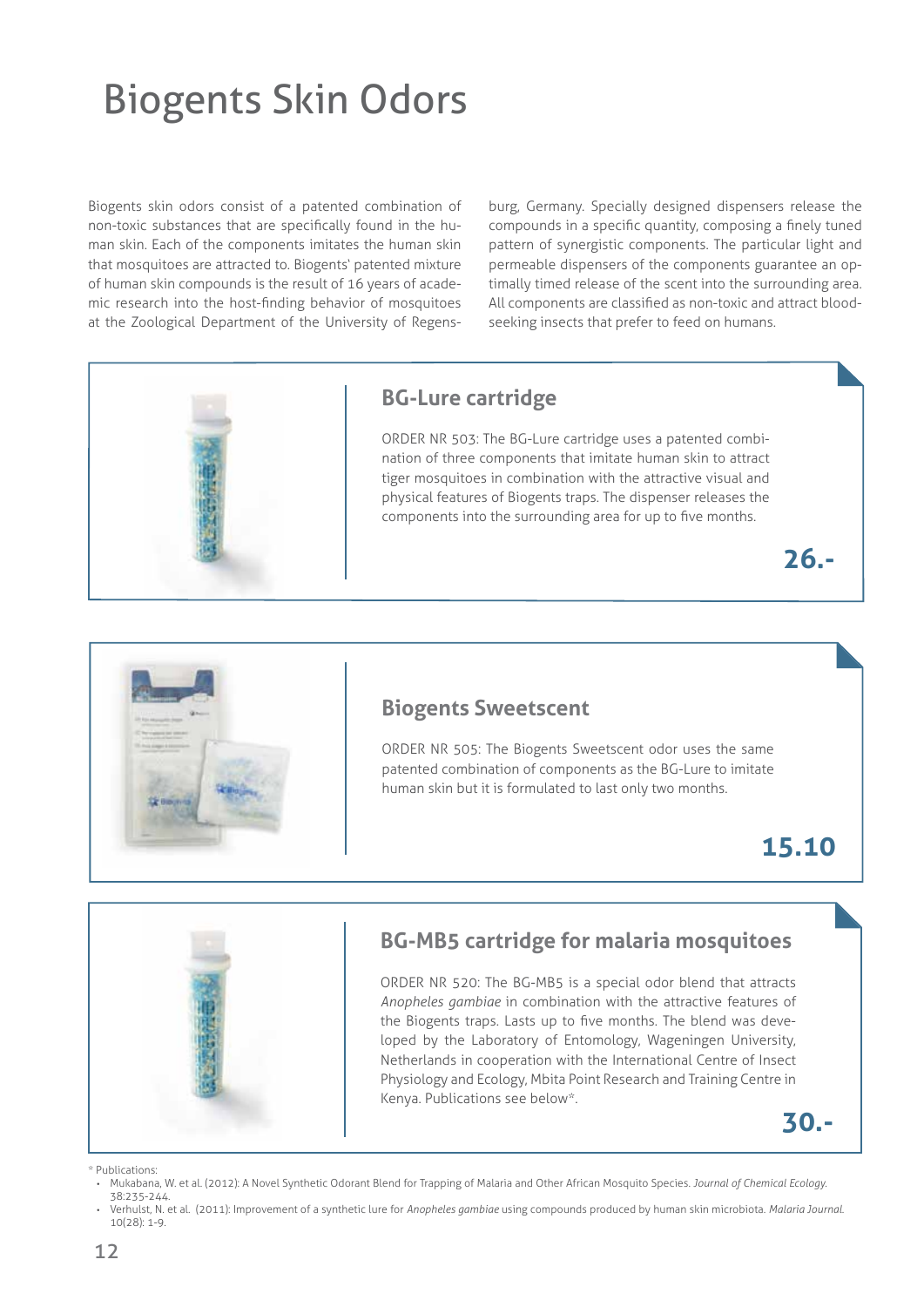### Pricelist (Prices exclusive VAT)

| <b>Price list of Biogents' products</b> |                                                                                                                                                                                                                                                     |               |  |  |  |
|-----------------------------------------|-----------------------------------------------------------------------------------------------------------------------------------------------------------------------------------------------------------------------------------------------------|---------------|--|--|--|
| Order Nr.                               | Trap versions                                                                                                                                                                                                                                       | Price in EUR* |  |  |  |
| 030                                     | BG-Sentinel 2 trap - basic version:<br>pop-up body, 1 plastic cover, 1 intake funnel, 1 funnel net, 2 catch bags, 1 ventilator (12V DC, 3.6 W,<br>Typ II), 1 battery cable, Typ II and 1 carrier bag                                                | €109.00       |  |  |  |
| 039                                     | BG-Sentinel 2 trap - full version:<br>basic version trap, plus: 1 power supply unit with 8 meter cable (EU version, input 220 V, output 12 V<br>DC), Typ II, 1 BG-Lure                                                                              | €149.00       |  |  |  |
| 004                                     | BG-Sentinel midge trap:<br>Full version trap plus UV-light set for biting midges (Order nr. 010)                                                                                                                                                    | €179.00       |  |  |  |
| 038                                     | BG-Sentinel 2 trap - CO <sub>2</sub> version:<br>Full version trap plus the CO <sub>2</sub> upgrade set (Order nr. 093)                                                                                                                             | €215.00       |  |  |  |
| 600                                     | BG-Suna trap - basic version:<br>trap lid, bottom cover of trap with incorporated ventilator, tripod assembly, large catch bag, small<br>catch bag, intake funnel with shutter, $CO2$ emitter spout, battery connection and a 1.5 m $CO2$ tube      | €117.90       |  |  |  |
| 700                                     | BG-GAT (Gravid Aedes Trap):<br>1 catch bag, 1 funnel, 1 transparent chamber, 1 black bucket with drainage holes, 1 ring, 1 sticky card<br>holder.<br>The BG-GATs are available in multiples of 12 at tiered prices depending on quantities ordered. |               |  |  |  |
|                                         | Number of traps                                                                                                                                                                                                                                     | Price/trap    |  |  |  |
|                                         | $1 - 12$                                                                                                                                                                                                                                            | €19.          |  |  |  |
|                                         | $24 - 108$                                                                                                                                                                                                                                          | €14.70        |  |  |  |
|                                         | $120 - 1008$                                                                                                                                                                                                                                        | €11.70        |  |  |  |

Replacement parts and accessories

| 062 | Funnel net                                                                                                                                                                                 | €2.90  |
|-----|--------------------------------------------------------------------------------------------------------------------------------------------------------------------------------------------|--------|
| 060 | Catch bag                                                                                                                                                                                  | €3.20  |
| 019 | Gauze cover, white                                                                                                                                                                         | €4.10  |
| 011 | UV-light set - includes UV-light (12 V DC) with voltage converter, 'Y' shaped power cord (Typ II) to<br>connect both the UV light and the ventilator, compatible with the BG-Sentinel 2.   | €24.00 |
| 010 | UV-Light Set for biting midges - includes the UV-light set plus 1 beaker catch bag, 2 catch beakers, 1<br>mesh cover net (for the black intake funnel), compatible with the BG-Sentinel 2. | €30.00 |
| 081 | CO <sub>2</sub> emitter nozzle for the BG-Sentinel Trap                                                                                                                                    | €10.90 |
| 050 | Ventilator (Fan) - IP 55, Typ I, 12 V DC, 3.6 W. Compatible with the old version of the BG-Sentinel.                                                                                       | €20.00 |
| 034 | Ventilator (Fan) - IP 55, Typ II, 12V DC, 3.6 W. Compatible with the BG-Sentinel 2.                                                                                                        | €20.00 |
| 022 | Battery mounting support, Typ I, compatible with the old version of the BG-Sentinel                                                                                                        | €8.90  |
| 025 | Battery mounting support with connectors, Typ II, compatible with the BG-Sentinel 2                                                                                                        | €8.90  |
| 026 | Battery mounting support with clamps, Typ II, compatible with the BG-Sentinel 2                                                                                                            | €8.90  |
| 052 | Power supply units, Typ I - EU Version with an 8 m cable (input: 220V, output: 12 V DC, 1 A), for the<br><b>BG-Sentinel old version</b>                                                    | €18.00 |
| 058 | Power supply units, Typ II - EU Version with an 8 m cable (input: 220V, output: 12 V DC, 1 A), for the<br><b>BG-Sentinel 2</b>                                                             | €18.00 |
| 056 | Outdoor power supply, Typ II. Specifications: EU version with 100-240 V input, 12 V DC output and 1<br>A, 50-60 Hz. Compatible with the BG-Sentinel 2                                      | €24.05 |
| 051 | Extension cable, Typ I, 10 meters for the BG-Sentinel old version                                                                                                                          | €10.00 |
| 049 | Extension cable, Typ II, 10 meters for the BG-Sentinel 2                                                                                                                                   | €10.00 |
| 826 | Rainshield for the BG-Sentinel 2.                                                                                                                                                          | €9.90  |
| 827 | Foldable mounting poles to connect the rainshield with the BG-Sentinel 2.                                                                                                                  | €5.20  |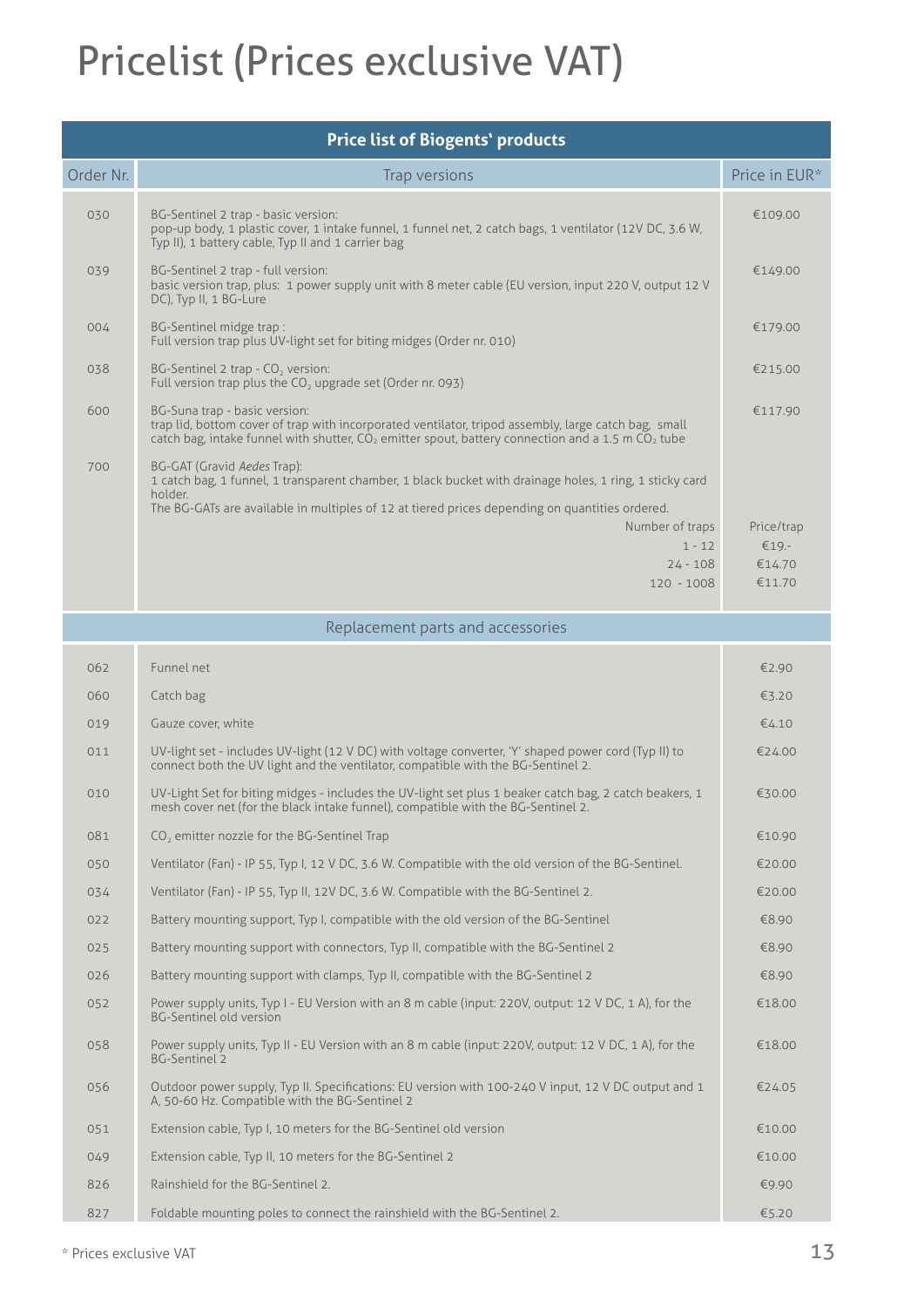| <b>Price list of Biogents' products</b> |                                                                                                                                                                                                                                                                                 |               |  |  |  |  |
|-----------------------------------------|---------------------------------------------------------------------------------------------------------------------------------------------------------------------------------------------------------------------------------------------------------------------------------|---------------|--|--|--|--|
| Order Nr.                               | Replacement parts and accessories                                                                                                                                                                                                                                               | Price in EUR* |  |  |  |  |
| 612                                     | BG-Suna large catch bag                                                                                                                                                                                                                                                         | €4.90         |  |  |  |  |
| 613                                     | BG-Suna small catch bag for monitoring purposes                                                                                                                                                                                                                                 | €2.90         |  |  |  |  |
| 705                                     | BG-GAT catch bag with elastic band. The catch bag is attached to the transparent chamber of the BG-<br>GAT.                                                                                                                                                                     | €3.20         |  |  |  |  |
| 703                                     | BG-GAT Sticky cards in package of 20 pieces.                                                                                                                                                                                                                                    | €9.50         |  |  |  |  |
|                                         | CO <sub>2</sub> upgrades and accessories                                                                                                                                                                                                                                        |               |  |  |  |  |
| 093                                     | CO <sub>2</sub> upgrade set for the BG-Sentinel - includes a CO <sub>2</sub> tube (5m), a CO <sub>2</sub> emitter nozzle, and a pressure<br>reducing regulator with pressure gauge and a knob to adjust pressure. Flow restriction tubes are not<br>needed with this regulator. | €75.00        |  |  |  |  |
| 306                                     | BG-CO <sub>,</sub> Timer: includes a body with a display and buttons to set up the release times, two connections<br>to the $CO2$ tubes. 9 V battery is not included.                                                                                                           | €71.43        |  |  |  |  |
| 068                                     | Biogents pressure reducing regulator, EU version, with pressure gauge and a knob to adjust pressure.<br>Flow restriction tubes are not needed with this regulator.                                                                                                              | €63.00        |  |  |  |  |
| 067                                     | Biogents pressure reducing regulator, US version, with pressure gauge and a knob to adjust pressure.<br>Flow restriction tubes are not needed with this regulator.                                                                                                              | €63.00        |  |  |  |  |
| 079                                     | CO <sub>2</sub> Y-Tube - (5 meters) with 2 sinterplugs for varying flow rates of 8.3 and 20.8 g/h for pressure redu-<br>cing regulators bought before April, 2017.                                                                                                              | €13.00        |  |  |  |  |
| 077                                     | Flow restrictor tube with sinter plug (red) - 20.8 g/h for pressure reducing regulators bought before<br>April, 2017.                                                                                                                                                           | €5.80         |  |  |  |  |
| 078                                     | Flow restrictor tube with sinter plug (blue) - 8.3 g/h for pressure reducing regulators bought before<br>April, 2017.                                                                                                                                                           | €5.80         |  |  |  |  |
| 072                                     | Carbon dioxide tubing - (price per 20 meters)                                                                                                                                                                                                                                   | €32.75        |  |  |  |  |
| 075                                     | Straight connector for the CO <sub>2</sub> tubing                                                                                                                                                                                                                               | €3.80         |  |  |  |  |
| 073                                     | X-Shaped connector for the CO <sub>2</sub> tubing                                                                                                                                                                                                                               | €3.80         |  |  |  |  |
| 074                                     | Y-Shaped connector for the CO <sub>2</sub> tubing                                                                                                                                                                                                                               | €3.80         |  |  |  |  |
| Biogents skin odors                     |                                                                                                                                                                                                                                                                                 |               |  |  |  |  |
| 503                                     | BG-Lure cartridge, lasts up to 5 months                                                                                                                                                                                                                                         | €26.00        |  |  |  |  |
| 505                                     | Biogents Sweetscent, lasts up to 2 months                                                                                                                                                                                                                                       | €15.10        |  |  |  |  |
| 520                                     | MB5 cartridge for malaria mosquitoes, lasts up to 5 months                                                                                                                                                                                                                      | €30.00        |  |  |  |  |

\* Prices exclusive VAT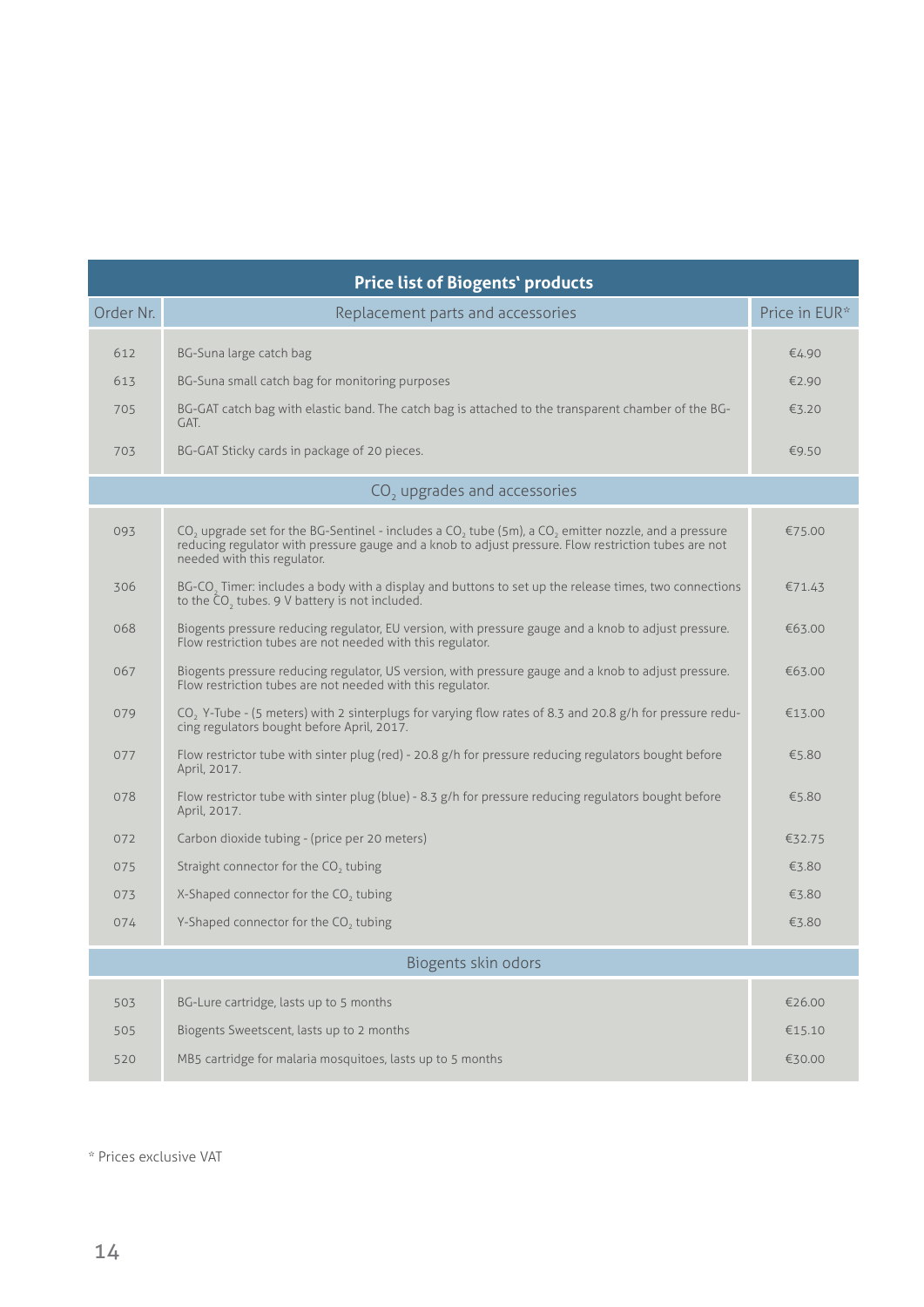### Ordering Information

To order please visit our webshop online at www.mosquitotraps.eu where you can pay with credit card or Paypal. You may also send an inquiry or a purchase order to the sales department at Biogents AG. Contact information can be found at the bottom of this page. Delivery periods vary depending on order size and may require up to 3 - 4 weeks.

#### Payment Terms

All prices are in euros, net and exclusive of VAT. VAT only applies for EU customers without a VAT identification number. Prices do not include shipping charges. These depend on quantity, destination and the mode of shipping you choose.

Payment in euros and by wire transfer is desired. We suggest the quick and simple SWIFT (Society for Worldwide Interbank Financial Telecommunication) money transfer system which is available at most banks worldwide. We cannot accept direct payments by credit card.

Biogents' bank details:

Account holder: Biogents AG Bank name: Commerzbank Regensburg SWIFT/BIC - Code : COBADEFFXXX Bank code number: 750 400 62 Account number: 6030951 00 IBAN: DE43 7504 0062 0603 0951 00

This document does not represent a binding offer. No liability is accepted for the accuracy of this information. We reserve the right to change prices at any time. We reserve the right to refuse delivery.